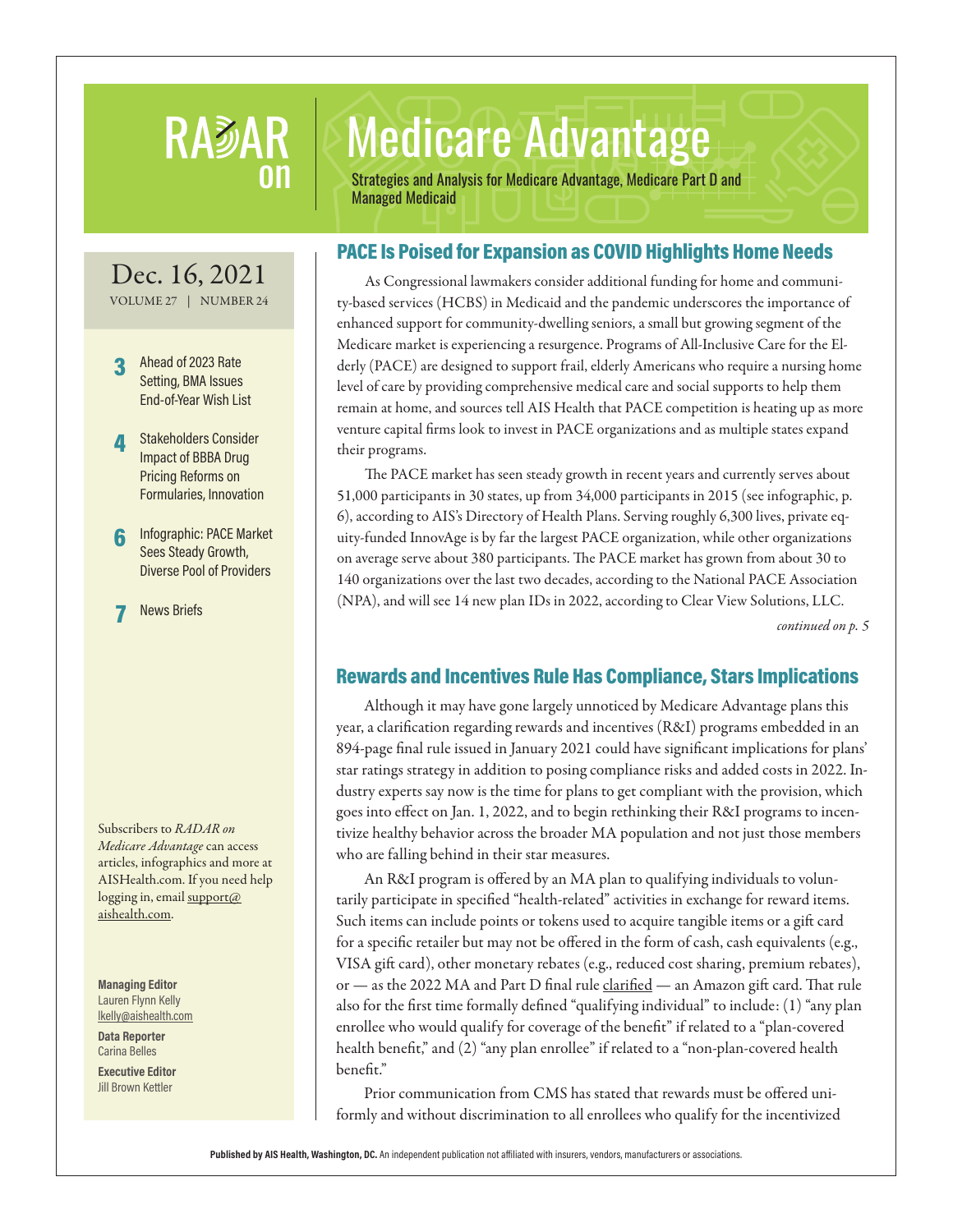service, but plans' approach to R&I programs has historically been "pretty HEDIS-centric," explains Melissa Newton Smith, executive vice president, consulting and professional services with Healthmine. In other words, plans typically relied on HEDIS denominator and/or numerator status to target R&I participants and improve related star measures, but that practice would now be considered discriminatory.

This is CMS's way of clarifying and creating "a more level playing field for the consumers," weighs in Cary Badger, principal with HealthScape Advisors LLC. "The original intent [of R&I programs] was to reach the members who otherwise don't engage in these activities, so they were trying to do more targeted outreach. And from a population health basis, that's typically how it's done. It's just that there's an equality rule that CMS needs to be observant of when they apply these rules that they really didn't stress in the early days" of R&I programs.

Providing an example of a plan-covered benefit, CMS explained that

rewards tied to breast cancer screening must be available to all members for whom a mammogram is covered as a plan benefit, such as men for whom mammograms are medically necessary and female members with advanced illness for whom the screening is covered.

Additionally, the rule clarified that disputes regarding R&I in MA are grievances, which must be handled in compliance with Section 30 of the Medicare Managed Care Manual, and it formalized that noncompliance with CMS R&I program requirements may result in sanctions.

"Until the current time, CMS has never issued notices of noncompliance, sanctions, [etc.] based on any plan's operation of R&I programs, so plans have indeed been very creative in their administration of these programs because they never felt like it was in the CMS regulatory cross hairs until this rule came out," remarks Smith. And plans have historically focused their R&I programs on a narrow group of activities related to stars because (a) they have competing priorities and (b)

*RADAR on Medicare Advantage* (ISSN: 2576-4691) is published 24 times a year by AIS Health, 2101 L Street, NW, Suite 300, Washington, D.C. 20037, 800-521-4323, www.AISHealth.com.

Copyright © 2021 by Managed Markets Insight & Technology, LLC. All rights reserved. On matters of fair use, you may copy, fax or email an excerpt from an article from *RADAR on Medicare Advantage*. But unless you have AIS Health's permission, it violates federal law to copy or email an entire issue, share your AISHealth.com password, or post content on any website or network. Please contact sales@aishealth.com for more information.

*RADAR on Medicare Advantage* is published with the understanding that the publisher is not engaged in rendering legal, accounting or other professional services. If legal advice or other expert assistance is required, the services of a competent professional person should be sought.

Subscriptions to *RADAR on Medicare Advantage* include free electronic delivery and access to online content at www.AISHealth.com. To renew your annual subscription, please order online at www.AISHealth.com. For subscriptions for five or more users, contact sales@aishealth.com.

Managing Editor, Lauren Flynn Kelly; Executive Editor, Jill Brown Kettler

**EDITORIAL ADVISORY BOARD: Michael Adelberg,** Principal, Faegre Drinker Consulting; **Brian Anderson,**  Principal, Milliman, Inc.; **Brad Piper,** Principal and Consulting Actuary, Milliman, Inc.; **Adam J. Fein, Ph.D.,**  President, Pembroke Consulting, Inc.; **Bruce Merlin Fried,** Partner, Dentons; **John Gorman,** Founder and Chairman, Nightingale Partners LLC

"it's a lot easier to justify transactions that drive immediate star needs and to get those programs approved internally than it is to justify programs where the rewards and incentives have long-term payback on medical spend over a multiyear period."

HealthScape expects that plans will ultimately take a more global approach to their R&I programs and refocus on activities such as the initial wellness visit, where multiple screenings that could impact star measures could be conducted, suggests Badger. "We think clients still will want to do incentives because it's important for the beneficiaries and another way of engaging the member," he says.

#### Plans Are Likely to Rethink R&I Programs

"Members have become used to the incentives, so whenever you remove things, members don't like to perceive that things are being taken away," adds Alexis Seeder Levy, managing director with HealthScape. "So I don't think you're going to see incentives go away; I think they're just going to be deployed differently in the future to have incentives that are going to cover multiple things as opposed to an incentive around a specific activity related to a measure."

Those changes are likely to take effect for the 2023 plan year, given that bids are due in June and it will take plans some time to work with vendors to redesign their R&I programs. In the meantime, plans will have to be compliant and extend the rewards to anyone who can receive the related benefit, which could create some added cost in 2022, suggests Badger.

Based on her conversations with colleagues and Healthmine's star ratings stakeholder groups, Smith has learned that many plans aren't even aware of the changes taking effect on Jan. 1 and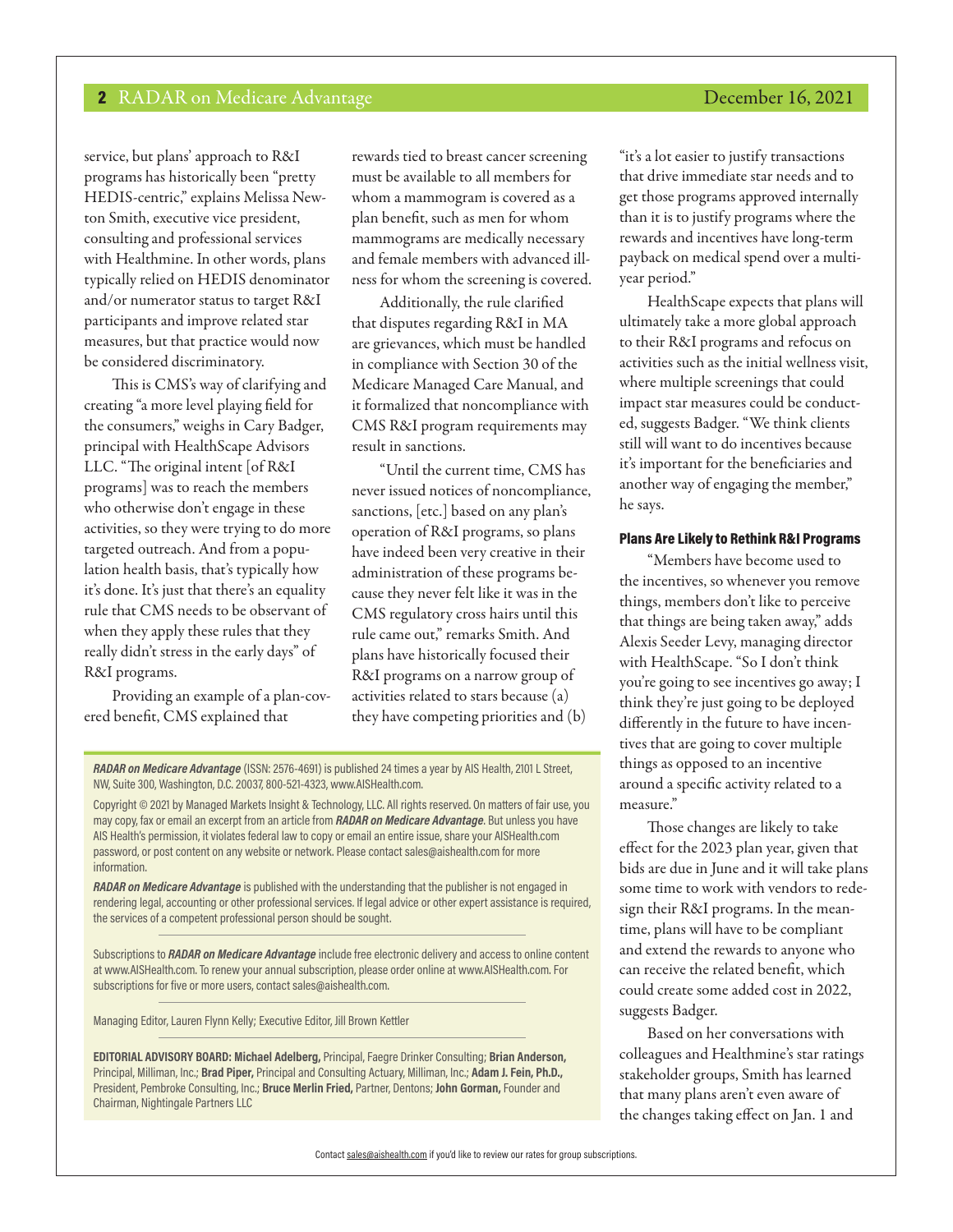that most plans are still trying to figure out how to operationalize the program changes necessary to be compliant. "Not all of the vendors in this space offer easy turnkey solutions that automatically comply with these new regs, so a lot of plans are wondering if they have to change vendors to achieve compliance, or do they have to build different, internal analytics or add a new analytics function to their programs operations?" she tells AIS Health.

For those plans that are just getting wind of the change, Smith makes the following recommendations:

F *Immediately alert your compliance and/or legal department* to look at the language in the rule, determine how it impacts your practices and develop a compliant approach;

F *Consider all "edge conditions" to avoid discriminatory behavior (e.g.,* conditions of age, health status, gender or continuous enrollment), and determine what kind of reworked R&I program you can afford that meets the expanded eligibility criteria; and

F *Think outside the box.* Plans might consider incentivizing more behaviors in that category of non-covered benefits, she suggests. These could include "lifestyle activities" such as exercising, volunteering, eating healthy or attending a community service event. "Those are the things we want members to do to be healthy, but most plans have not offered it because it was too indirectly linked to stars," observes Smith.

"The star measures have changed so much that there aren't many directly measured stars activities that can be rewarded and incentivized using HE-DIS measures criteria," she adds. "So my recommendation is to really get creative and incentivize good, healthy behavior that reflects your plan's passion and unleashes health and wellness activity to

truly drive holistic health and wellness. Think bigger, not smaller, about how to take on this regulatory change."

Contact Badger and Levy via Victoria Walden at [vwalden@healthscapead](mailto:vwalden@healthscapeadvisors.net)[visors.net](mailto:vwalden@healthscapeadvisors.net) and Smith via [melissa.smith@](mailto:melissa.smith%40healthmine.com?subject=) [healthmine.com](mailto:melissa.smith%40healthmine.com?subject=).  $\diamond$ 

## Ahead of 2023 Rate Setting, BMA Issues End-of-Year Wish List

As CMS gets ready to set Medicare Advantage rates for the 2023 calendar year, the Better Medicare Alliance in a [Dec. 6 letter](https://bettermedicarealliance.org/wp-content/uploads/2021/12/BMA-Pre-Rate-Notice-Letter-CY2023-Final-12.7.20211.pdf) urged Administrator Chiquita Brooks-LaSure to take several actions to address social determinants of health (SDOH) and close the gap on longstanding racial disparities. The research and advocacy group supports more than 170 ally organizations that include several major MA insurers. Among its recommendations, BMA asked that CMS:

F *Ensure MA organizations can continue offering robust supplemental benefits* by, for example, making changes to the Medicare Plan Finder (MPF). Specifically, the organization recommended that CMS: (1) standardize the format and language used on the Medicare Plan Finder so that supplemental benefits are characterized in a similar manner and it is easier for beneficiaries to compare supplemental benefit offerings, and (2) require the disclosure of additional information about supplemental benefits on the MPF, highlighting the "variety of benefits" offered in MA.

A BMA-commissioned [report](https://bettermedicarealliance.org/wp-content/uploads/2021/08/Innovative-Approaches-to-Addressing-SDOH-for-MA-Beneficiaries-FINAL.pdf) released this summer with NORC at the University of Chicago included a similar request. "The challenge that we generally hear, if you click through and see the supplemental benefits, is there's not a lot of consistency in how they're characterized, so the common ones get described

sort of in a predictable way, but anything novel can be named differently," Caroline Pearson, senior vice president of health care strategy at NORC, explains to AIS Health. "Then there's the question of not just what is the benefit or naming the benefit you're getting, but what is the amount of benefit? Even if it's something simple like how many trips do you get for transportation, and do they roll over from one year to the next? It is a whole new set of benefits without a defined and standardized way of describing them to people, so it makes it hard to compare and shop in a meaningful way."

F *Strengthen and expand the Value-Based Insurance Design model* the only MA-focused demonstration currently being tested by the Center for Medicare & Medicaid Innovation — by allowing additional MA plans (e.g., Employer Group Waiver Plans) to participate, and ultimately making those VBID flexibilities permanent.

F *Modify the star quality ratings program to account for social risk factors (SRFs) that impact health outcomes, such as low income and being a racial-and-ethnic minority.* For example, CMS could add measures that reflect beneficiaries' experience with how their social needs were addressed or adopt the Health Equity Summary Score (HESS), which some CMS officials and quality researchers in 2019 [proposed](https://link.springer.com/article/10.1007%2Fs11606-019-05473-x) as a strategy for identifying and incentivizing delivery of high-quality care to racial-and-ethnic minorities and dually eligible MA enrollees. While CAHPS scores are adjusted for dual eligibility through case-mix adjustment and star ratings for HEDIS measures are adjusted for dual status through the Categorical Adjustment Index, neither CAHPS nor HEDIS is adjusted for race and ethnicity, the HESS proof-of-concept designers explained in a November 2019

#### **December 16, 2021 RADAR** on Medicare Advantage 3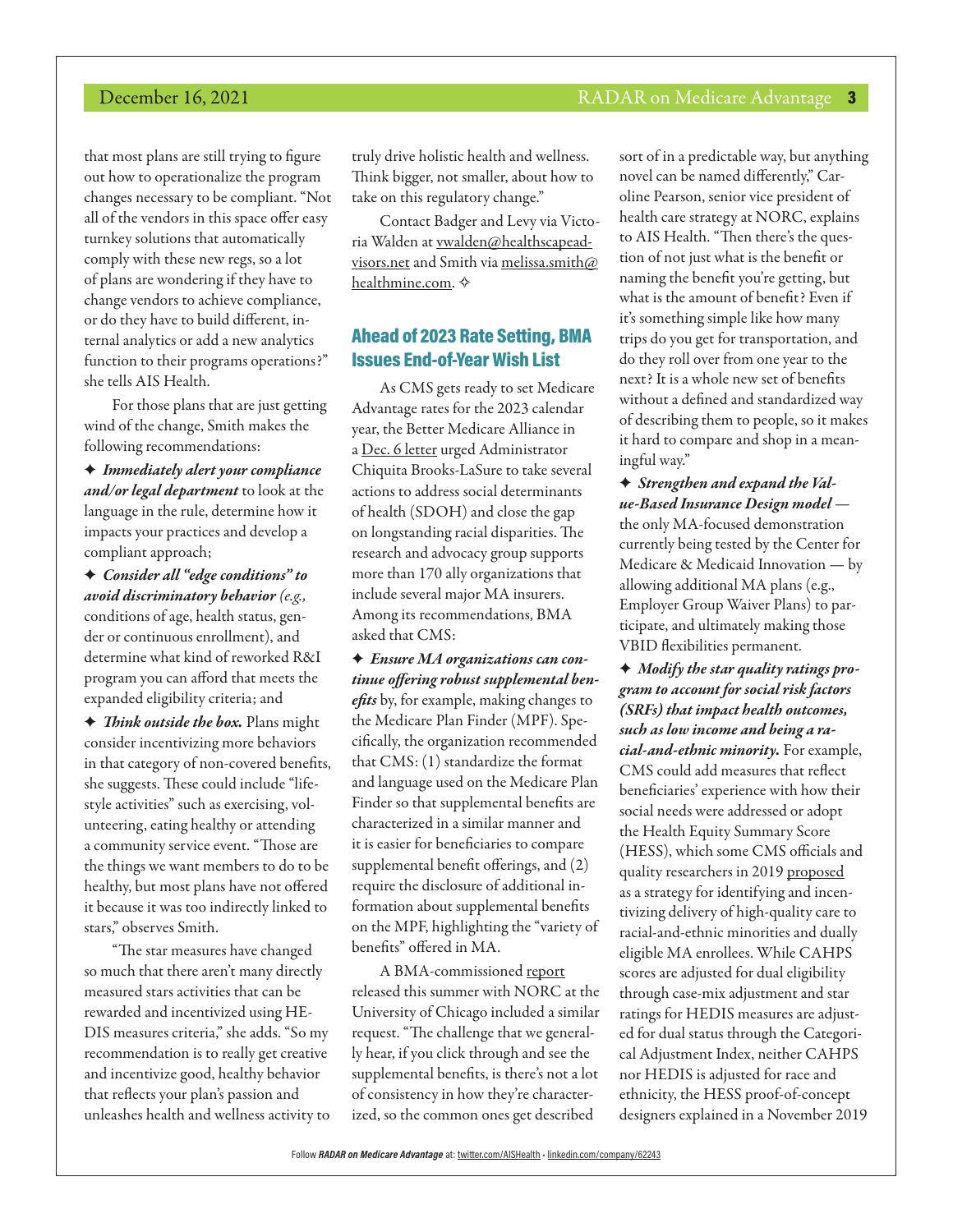article published in the Journal of General Internal Medicine. They constructed the score as a composite of quality performance for two SRF groups across multiple quality measures and suggested it could be used to assign performance stars separate from HEDIS, CAHPS and other measures, "with incentives attached to each, according to policy goals."

F *Strengthen the guidance and establish standards and processes for the collection of race, ethnicity, gender and additional SDOH information in partnership with stakeholders.* "More robust, standardized data collection is key to identifying beneficiaries with social risk factors which, in turn, can help plans tailor interventions to address social and medical needs thereby

improving health equity for Medicare Advantage's most at-risk seniors," asserts BMA President and CEO Mary Beth Donahue in a statement emailed to AIS Health.

"Some health plans currently collect this information in partnership with community benefit organizations, but creating minimum standards for data collection can help raise the bar on im-

#### **Stakeholders Consider Impact of BBBA Drug Pricing Reforms on Formularies, Innovation**

The Build Back Better Act (BBBA), which passed the House on Nov. 19 but at press time was looking [less and less likely](https://www.nytimes.com/2021/12/15/us/politics/democrats-social-policy-bill-2022.html?smid=url-share) to meet Democrats' self-imposed Christmas deadline, contains multiple drug pricing reforms that could lead to more than \$300 billion in savings over the next decade, according to estimates from the Congressional Budget Office (CBO). These provisions include an overhaul of the Medicare D benefit, which a recent Avalere Health analysis [suggests](https://avalere.com/insights/part-d-redesign-impact-on-manufacturer-discounts-in-protected-classes) could lead to greater increases in mandatory manufacturer discounts on brand drugs within the benefit's six "protected classes" compared with brand Part D drugs overall.

The BBBA seeks to redesign the Part D benefit by establishing a \$2,000 out-of-pocket (OOP) spending limit for beneficiaries, lowering enrollees' share of total drug costs below the spending cap and increasing manufacturer/plan liability in the catastrophic phase. The OOP cap would begin in 2024 and would rise each year based on the rate of increase in per capita Part D costs. Meanwhile, manufacturers would be required to pay a 10% discount on brand-name drugs in the initial coverage phase and a 20% discount in the catastrophic phase for

individuals, regardless of their Low-Income Subsidy (LIS) status. Currently, drugmakers pay discounts on branddrug costs for non-LIS beneficiaries in the coverage gap.

According to Avalere's latest assessment of various drug pricing proposals that have been considered in Congress, the firm estimated that manufacturers would pay \$5.8 billion more (a 661% increase) in discounts under the BBBA (as passed by the House) for the six protected classes that include anticonvulsants, antidepressants and antipsychotics. This is compared with a 301% increase in the Lower Costs, More Cures Act (H.R.19/S.3129) and a 409% increase in the Prescription Drug Pricing Reduction Act for the six classes, and a \$14.6 billion increase in discounts on Part D branded drugs overall, according to Avalere.

"As Congress explores ways to cap OOP spending in Part D and slow the growth in reinsurance costs, a redistribution of manufacturer discounts across the program remains central to each proposal," wrote Avalere. "Going forward, policymakers should evaluate how potential changes to the Part D program could impact formularies and beneficiary

access to new and existing treatments, particularly for vulnerable populations and beneficiaries who require treatments that fall into the 6PCs [six protected classes]."

To some industry observers, the bill's most controversial attempts to rein in drug prices include allowing Medicare to negotiate the price of drugs with manufacturers and penalizing drugmakers if their list prices rise faster than inflation. "The consequences of this ill-considered plan to give HHS enormous, unchecked power to unilaterally reduce Medicare drug costs will have far-reaching and devastating ramifications: reduced investments in life-saving drug R&D, slower economic growth and reduced health care quality for U.S. patients, to name just a few," Numerof & Associates President Rita Numerof, Ph.D., writes in a statement emailed to AIS Health.

The CBO [estimated](https://www.cbo.gov/publication/57627) that the drug pricing reforms in the BBBA will result in 10 fewer drugs entering the market over the next 30 years, out of an expected 1,300 new drugs.

*Portions of this story appeared in the AIS Health sister publication [RADAR](https://aishealth.mmitnetwork.com/blogs/radar-on-drug-benefits)  [on Drug Benefits](https://aishealth.mmitnetwork.com/blogs/radar-on-drug-benefits).*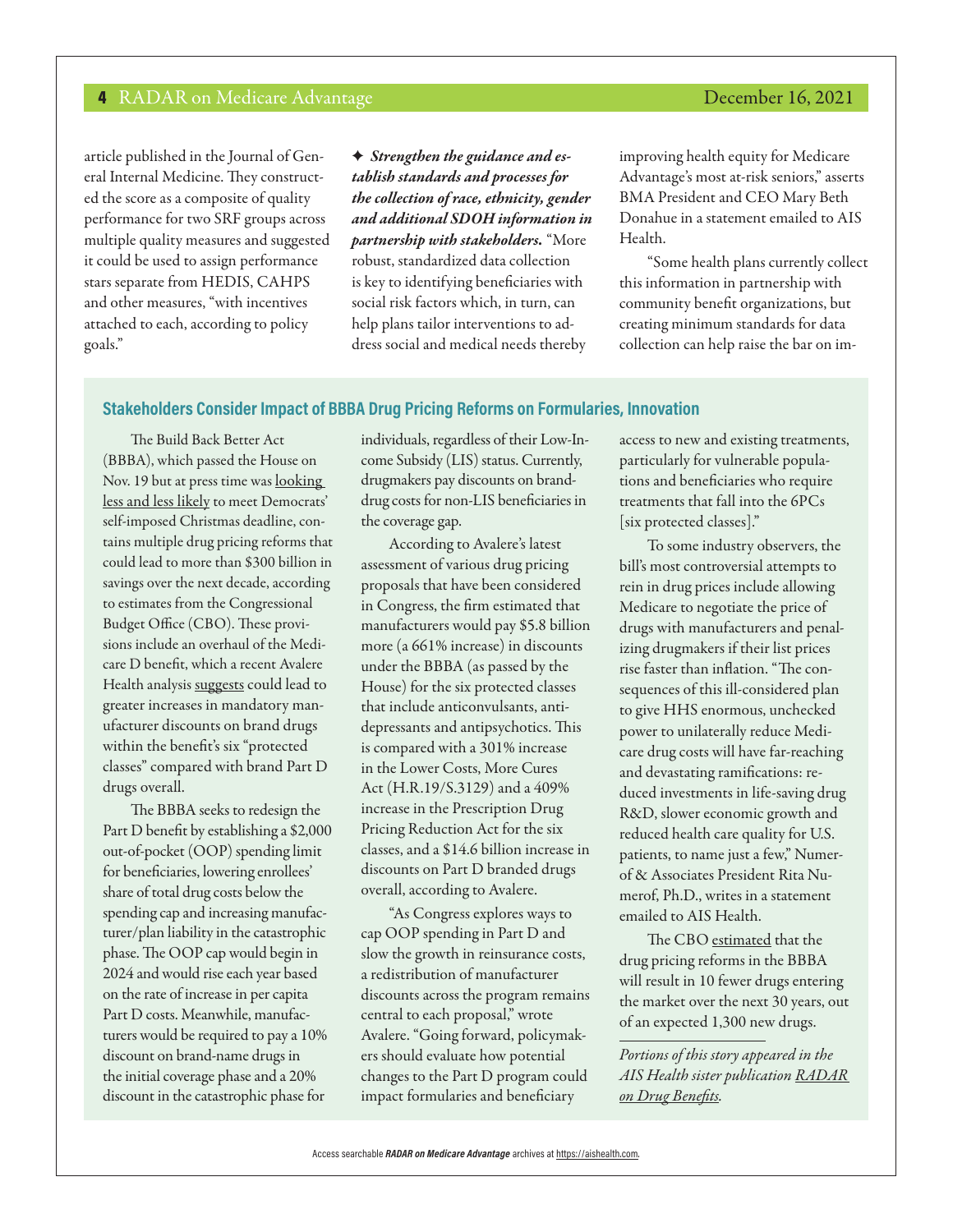proving quality of care across vulnerable populations."

BMA is asking CMS to develop guidance and standards "in partnership with stakeholders" as an appeal for all parties to work together "rather than CMS working in a silo and releasing guidance that may not ultimately achieve needed goals," adds Donahue. "Stakeholder input here is critical."

F *Promote the use of Z codes to identify beneficiary social needs.* According to an analysis of the most recently available Z code data, NORC at the University of Chicago [found](https://aishealth.mmitnetwork.com/blogs/radar-on-medicare-advantage/plans-seek-ways-to-promote-provider-use-of-z-codes?_pos=1&_sid=1f556a08f&_ss=r) that just 1.3% of all Medicare beneficiaries had their social needs tracked with a Z code in 2018. "Incentivizing providers to use Z codes with trainings, guidance on follow-up referrals, and possible financial incentives will help in identifying beneficiaries that could benefit from additional non-health related services," suggested BMA. This concept was also discussed in the BMA/NORC August report.

F *Ensure that high-quality health risk assessments are being conducted in members'* homes by codifying the best practices proposed in the 2016 rate notice and final call letter for inhome HRAs, establishing guidelines for follow-up care after an in-home HRA and developing enhanced screening for social risk factors as part of the assessment.

CMS at press time had yet to publish the United States per capita cost and the fee-for-service USPCC rate — a key component for upcoming MA rates that usually comes out in December — and is expected to issue the preliminary rate notice in early February.

Contact Donahue via Jonathan Frank at [jfrank@bettermedicarealliance.](mailto:jfrank@bettermedicarealliance.org) [org](mailto:jfrank@bettermedicarealliance.org) and Pearson via Rachel Griffith at [rgriffith@messagepartners.com](mailto:rgriffith@messagepartners.com).  $\diamond$ 

#### PACE Market Is Poised for Growth

*continued from p. 1*

The PACE concept dates back to the early 1970s, when a public health dentist and a social worker founded On Lok (which means "peaceful, happy" abode in Cantonese) as a community-based model of culturally appropriate health care and supportive services for seniors in San Francisco. On Lok helped expand the model across the country, and it became a permanent part of Medicare in 1997. Individuals who meet eligibility criteria age 55 or older, qualify for nursing home care, living in a PACE service area and able to safely live in the community — enroll and disenroll on a voluntary basis and never have to pay deductibles, coinsurance or any other type of Medicare or Medicaid cost sharing. It is a Medicare program that is separate from Medicare Advantage, and states can elect to provide PACE services to Medicaid beneficiaries as an optional Medicaid benefit. The program then becomes the sole source of Medicaid and Medicare benefits for PACE participants, most of whom are dual eligibles.

**"**

*What became unmistakably clear… during COVID, is just how well the model does work.*

"It's a model that works and delivers quality care — and what became unmistakably clear — during COVID, is just how well the model does work," says Jade Gong, who consults nationally with PACE organizations. She points to strong evidence recently [published](https://aspe.hhs.gov/sites/default/files/documents/9739cab65ad0221a66ebe45463d10d37/dual-eligible-beneficiaries-integrated-care.pdf) in 2021 by the HHS Office of the Assistant Secretary for Planning and Evaluation (ASPE), which compared utilization and outcomes across integrated care models for duals and highlighted PACE as a "consistently high performer." In the September report, ASPE observed that full-benefit dual-eligible beneficiaries in

PACE "are significantly less likely to be hospitalized, to visit the ED [emergency department], or be institutionalized, while their mortality risk is not significantly higher, compared to regular MA enrollees." That analysis did not include dual-eligible beneficiaries in Medicare-Medicaid Plans (MMPs) under the Financial Alignment Initiative demonstrations, which are being evaluated separately, ASPE noted.

Additionally, PACE participants fared better than their institutionalized counterparts during the COVID-19 pandemic, with comparison data consistently showing that PACE participants are at approximately one-third the risk of nursing home residents for contracting or dying from COVID-19, according to the NPA. As of June 2021, nearly one-third of all U.S. coronavirus deaths had been [linked](https://www.nytimes.com/interactive/2020/us/coronavirus-nursing-homes.html) to nursing homes.

#### Setting Up PACE Is Resource-Intensive

So with nearly [3.7 million MA](https://aishealth.mmitnetwork.com/blogs/radar-on-medicare-advantage/payers-are-increasingly-attracted-to-growing-snp-market)  [enrollees](https://aishealth.mmitnetwork.com/blogs/radar-on-medicare-advantage/payers-are-increasingly-attracted-to-growing-snp-market) in a Dual Eligible Special Needs Plan and an estimated 2.2 million PACE-eligible individuals in the U.S., why is PACE such a small market? For starters, it is "capital-intensive," explains Stephen Wood, co-founder and partner at Clear View. It takes several years and millions of dollars to set up a PACE program, which primarily involves the delivery of services through a physical site. That adult day center is where the participant meets with primary care physicians and other members of an interdisciplinary team that assesses the enrollee's needs and develops a care plan. The organization must provide transportation to and from the center, which also allows opportunities for socialization through classes, games and other activities, and any other wraparound services to carry out the care plan.

PACE organizations receive capitated payments from Medicaid and

© 2021 Managed Markets Insight & Technology, LLC. All Rights Reserved. Please see the box on page 2 for permitted and prohibited uses of *RADAR on Medicare Advantage* content.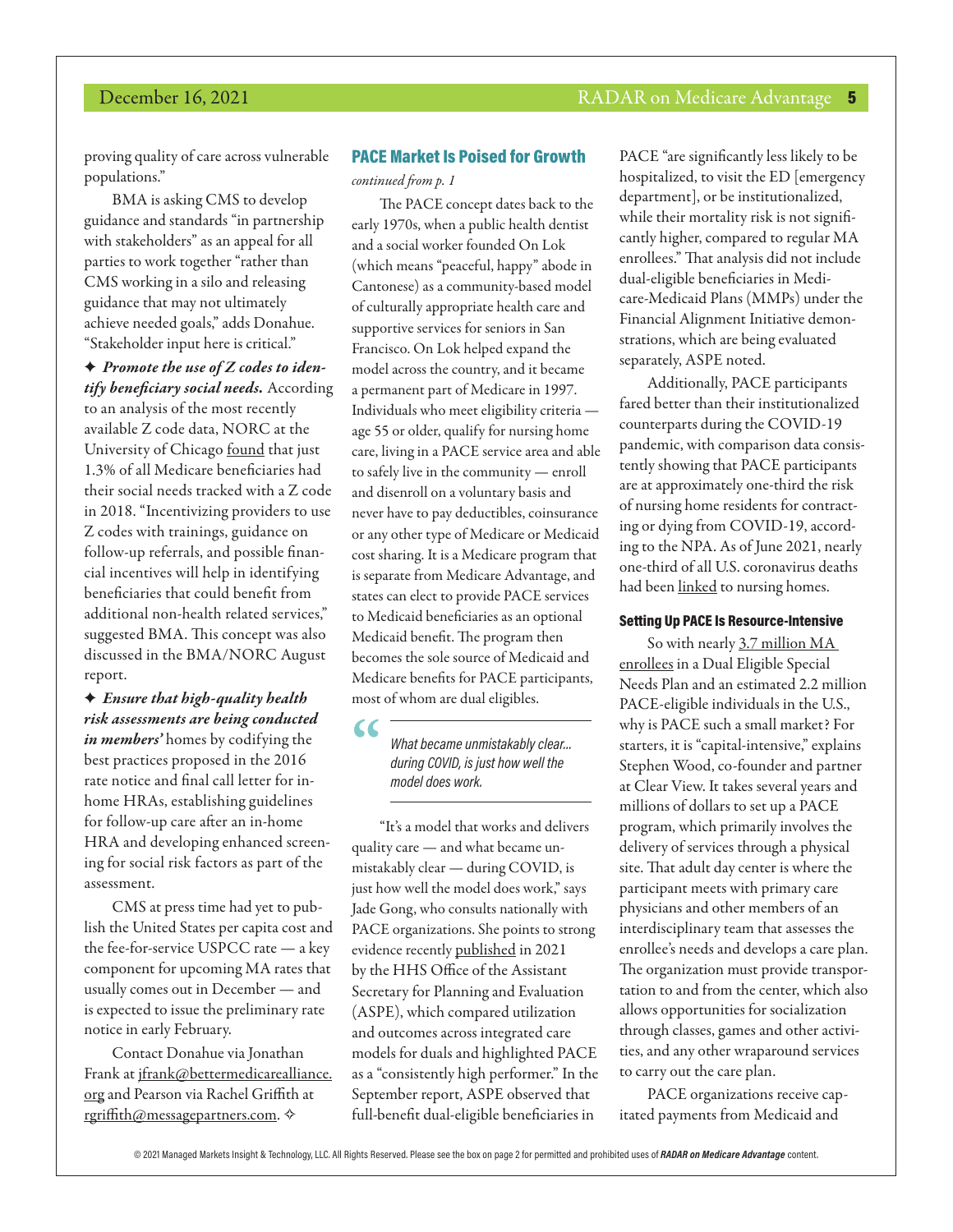Medicare that are used to cover all medically necessary care (including prescription drugs), and they assume all the financial risk. And if the participant were to experience an event that required hospitalization and long-term care in an inpatient facility, the organization would have to pay for that, too. As a result, the PACE organization is incentivized to provide all the supports necessary to manage participants' care, "so by funneling all of your care activities through the center, you can manage the patient better and get better outcomes," explains Clear View Co-Founder and Partner Kirk Twiss.

Compared with the MA application process, the lead time to open a PACE program is much longer and more complex, as it involves securing state approval to set up a PACE program — possibly through a competitive request-for-proposal process — approvals from the federal government, securing and building out the physical center, hiring of staff in advance of the center opening, and operating or contracting with a full range of Medicare- and Medicaid-funded services such as acute care, specialty physician services and transportation, sources tell AIS Health.

#### **PACE Market Sees Steady Growth, Diverse Pool of Providers** *by Carina Belles*

Enrollment in Programs of All-Inclusive Care for the Elderly (PACE) topped 51,000 people in 2021, according to AIS's Directory of Health Plans, representing a small but impactful segment of the Medicare market that's seen consistent annual growth. Notably, no large national entities have a significant PACE presence, leaving regional actors to control the market. The largest PACE organization, InnovAge, enrolls just 12% of all lives, and the average PACE organization enrolls about 430 participants, per AIS data. There will be 14 new PACE plan IDs on the market in 2022, according to research from Clear View Solutions, LLC, up from 12 in 2021. And just two IDs have exited the market for 2022, Clear View found. See an overview of the current PACE market below.



# When managed appropriately,

the business can be very profitable with combined Medicare/Medicare capitation rates ranging from \$6,000 to \$8,000 on average — but scale has historically been the biggest challenge, asserts Wood. "Contrast that with the MMPs, which really didn't take off… PACE seems to be getting its second or third wind, and now there's a lot of activity in that space," adds Twiss.

#### Programs Can Address Overutilization

And PACE has all the "right ingredients" for managed care investors: "good revenue flow, lots of unnecessary health care utilization that could be reduced, and unaddressed market need," says Gong. But because of the heightened interest, states are going through "very deliberate processes, gathering information from interested organizations, in some cases doing a request for information before a request for proposal, then making selections through a formal RFP process," she explains. States also have different approaches to establishing new PACE programs. The District of Columbia, for example, just awarded a contract to one entity to serve one defined service area, while other states, like Illinois and Maryland, are looking for multiple organizations to serve more than one service area. Other states that are in various stages of expanding their PACE programs include Massachusetts, Ohio and New Jersey, according to Gong.

"It is just an unprecedented, competitive environment for establishing new PACE organizations," she says. "We are at a point where policymakers and consumers can clearly see that PACE had the unique flexibility to deliver quality care during COVID — so the case for expansion is so much more compelling, and we've never had this many states at the same time interested

Contact sales@aishealth.com if you'd like to review our rates for group subscriptions.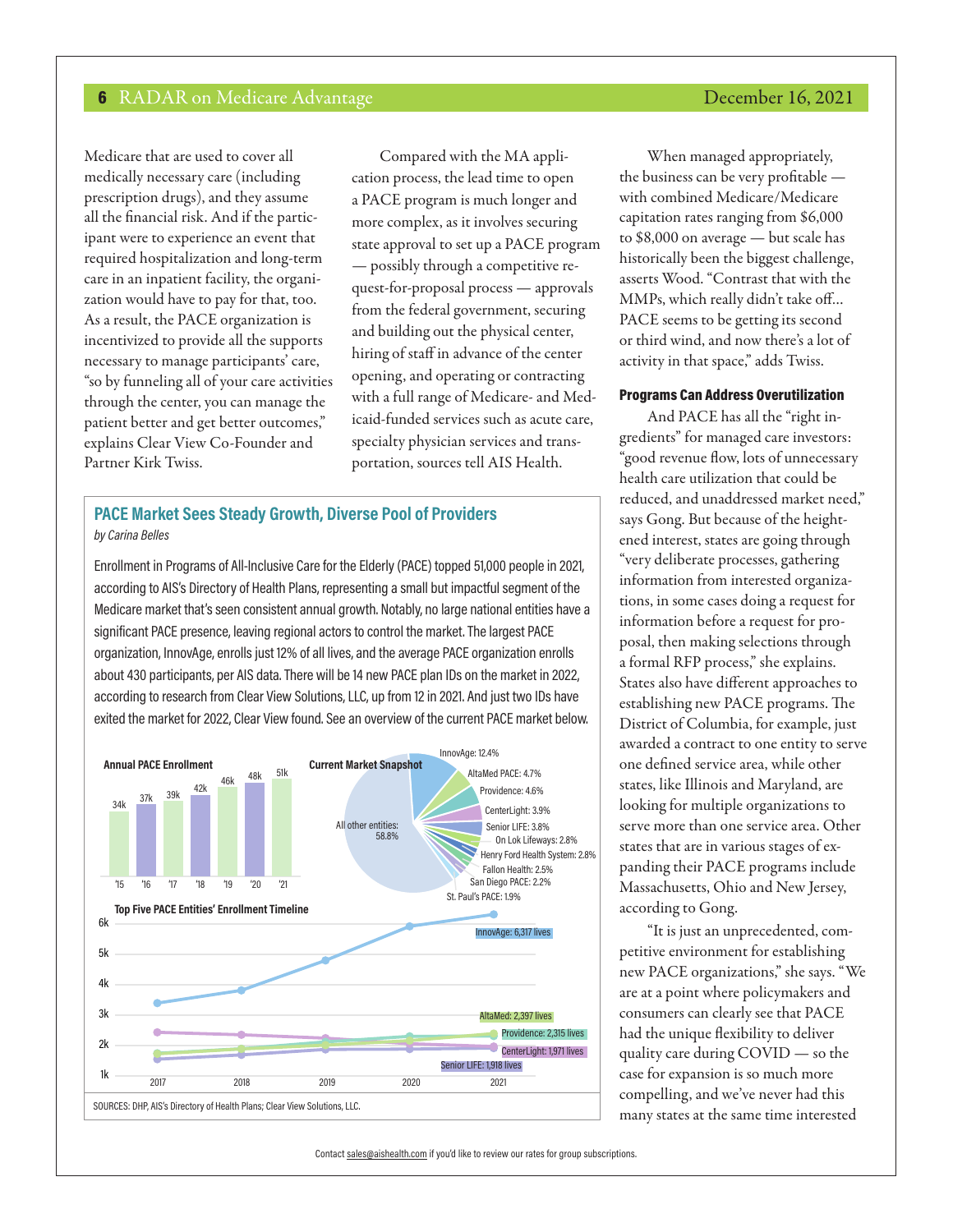in expanding. It's an incredible, exciting opportunity."

Historically, the competition would have been among not-for-profit, provider-led entities but since 2016, CMS has let for-profit entities participate. One company that's grown exponentially in recent years is Denver-based InnovAge, which as of 2016 had received the most private equity funding for a PACE organization, including from Welsh, Carson, Anderson & Stowe, the [New York](https://www.nytimes.com/2016/08/21/business/as-the-for-profit-world-moves-into-an-elder-care-program-some-worry.html)  [Times](https://www.nytimes.com/2016/08/21/business/as-the-for-profit-world-moves-into-an-elder-care-program-some-worry.html) reported. (Hg Capital Partners and Welsh, Carson, Anderson & Stowe share control of MMIT, the parent of AIS Health.) The company [went public](https://finance.yahoo.com/video/innovage-ceo-ipo-debut-excited-183330347.html) in March and plans to expand its footprint of 16 centers in five states.

When asked why traditional managed care organizations, like a D-SNP carrier, haven't started a PACE program, Gong says there is "definitely interest" among the MCOs. "Even a large health plan like UnitedHealthcare or another plan must go through the process of securing state and federal approval to operate a new PACE program. You don't just get to operate a PACE program without specific approvals even if you already operate other plans."

The NPA, which is based in Alexandria, Va., seeks to advance the efforts of PACE programs nationwide. Robert

Greenwood, senior vice president, communications and member engagement, tells AIS Health that the association's mission is to "have a PACE model of care available to as many people as could benefit from it," and it is working with states and PACE organizations to expand access to the program. The ongoing PACE 2.0 initiative is "looking at the model and public policy and trying to figure out how we could grow PACE exponentially," he explains, and has a goal of enrolling 200,000 participants by 2028. The NPA also continues to assess and advocate for PACE risk adjustment improvements to better reflect the acuity of PACE participants.

He adds that the NPA is supportive of increasing private equity interest. "Having as many sources of investment as possible is very helpful and we do think that will contribute to faster growth in the future," says Greenwood. "We've seen waves of growth and we're experiencing one now; the pandemic has really focused a lot of attention on the need to provide more services in the community for older people."

The Build Back Better Act, which passed the House on Nov. 19 and is currently being [debated in the Senate,](https://www.nytimes.com/2021/12/15/us/politics/democrats-social-policy-bill-2022.html?smid=url-share) includes a \$150 billion investment in HCBS so that states could make longterm, systemic changes to improve access to HCBS, such as by addressing workforce challenges, streamlining HCBS eligibility and enrollment and providing supports to family caregivers, according to a [summary](https://www.cbpp.org/research/health/new-house-build-back-better-legislation-would-make-long-lasting-medicaid) from the Center on Budget and Policy Priorities.

Greenwood says the additional funding could further the NPA's mission. "It's really been very encouraging to see caregiving and community support for seniors talked about in a public policy way as part of the basic infrastructure, so I think as far as the future workforce and being able to attract and train the type of workers that we'll need as we grow, I think those monies could be helpful," remarks Greenwood. "And I think as states look for ways to provide care and services for a population that is growing, I think these are monies that they could use to expand and support PACE development. And so, we've worked to make sure that legislation recognizes PACE as a type of home and community service so that states will have the option to use those funds to support PACE."

Contact Gong at [jade@jadegong.](mailto:jade@jadegong.com) [com](mailto:jade@jadegong.com), Greenwood at [robertg@npaon](mailto:robertg@npaonline.org)[line.org](mailto:robertg@npaonline.org), Twiss at [kirk.twiss@clrview](mailto:kirk.twiss@clrviewsolutions.com)[solutions.com](mailto:kirk.twiss@clrviewsolutions.com), and Wood at [stephen.](mailto:stephen.wood@clrviewsolutions.com) [wood@clrviewsolutions.com.](mailto:stephen.wood@clrviewsolutions.com)  $\diamond$ 

#### **News Briefs**

F*New statistics showing a rise in telehealth usage among Medicare beneficiaries during the pandemic make a strong case for permanently expanding telehealth coverage for Medicare patients.* A new report from the HHS Assistant Secretary for Planning and Evaluation (ASPE) [found](https://aspe.hhs.gov/sites/default/files/documents/a1d5d810fe3433e18b192be42dbf2351/medicare-telehealth-report.pdf) that the number of FFS beneficiary telehealth visits rose from approximately 840,000 in 2019 to

nearly 52.7 million in 2020, with the largest increase seen in behavioral health specialist visits. Black and rural beneficiaries demonstrated lower use of telehealth compared with white and urban beneficiaries, respectively. The report did not include results for Medicare Advantage members, since plans had discretion to offer telehealth prior to the pandemic, noted ASPE. Meanwhile, a new Medicare

Telemedicine Data Snapshot from CMS [showed](https://www.cms.gov/files/document/medicare-telemedicine-snapshot.pdf) that the number of Medicare beneficiaries (including MA enrollees) using telemedicine services between March 1, 2020, and Feb. 28, 2021, increased over 30 times the number of users from the prior year (March 2019 to February 2020). Dual eligibles had higher use of telehealth than those with just Medicare. "These latest numbers prove that when given